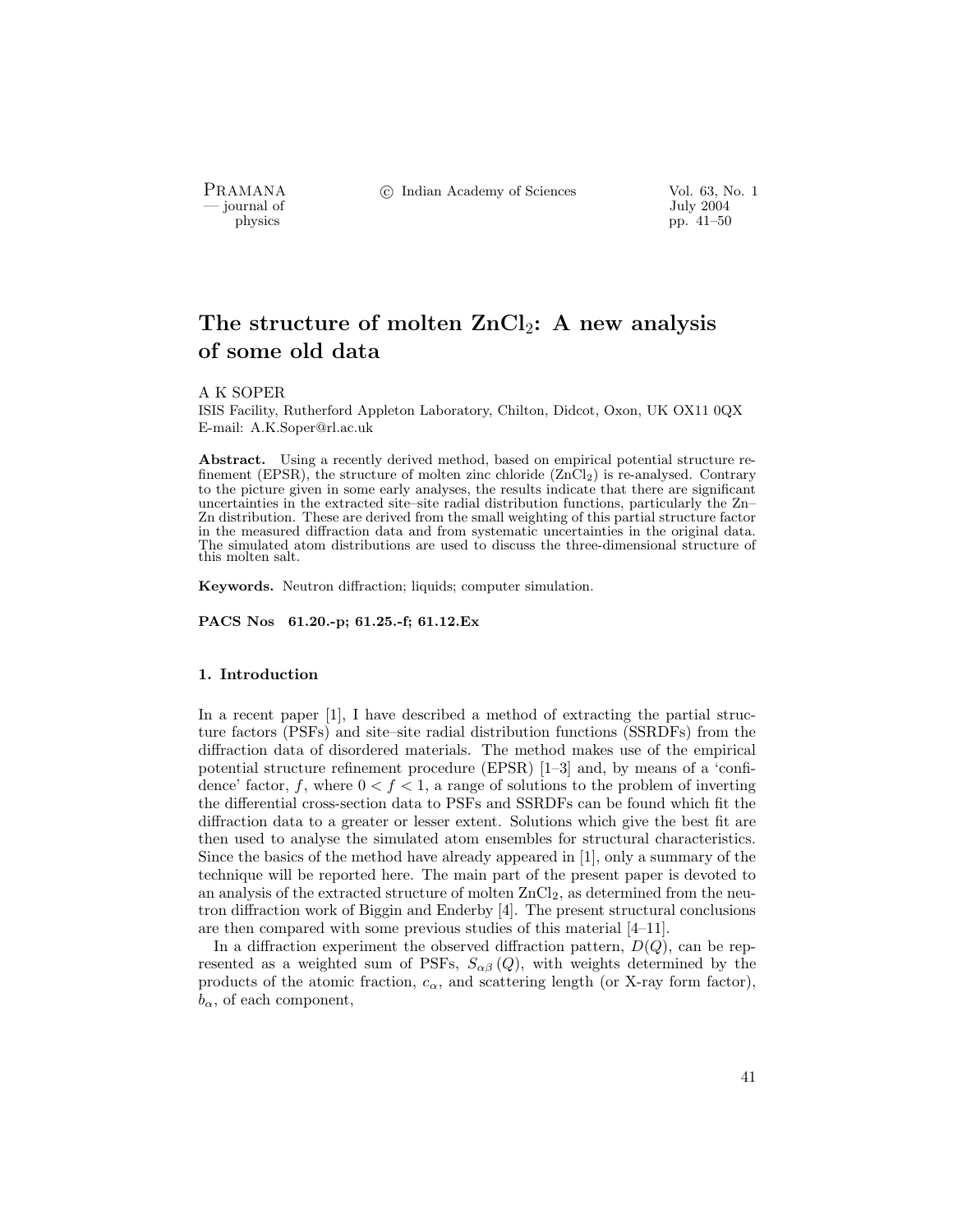$$
D\left(Q\right) = \sum_{\alpha,\beta \geqslant \alpha} \left(2 - \delta_{\alpha\beta}\right) c_{\alpha} c_{\beta} b_{\alpha} b_{\beta} S_{\alpha\beta} \left(Q\right),\tag{1}
$$

where Q is the wave vector change in the diffraction experiment, and the partial structure factors are related to their real space counterparts, the SSRDFs,  $g_{\alpha\beta}(r)$ , by a three-dimensional Fourier transform:

$$
S_{\alpha\beta}(Q) = 4\pi\rho \int_0^\infty r^2 (g_{\alpha\beta}(r) - 1) \frac{\sin Qr}{Qr} dr.
$$
 (2)

For neutrons the scattering length of a particular atom can often be altered by changing the isotopic composition of that atom. By measuring the diffraction patterns for a sufficient number of isotope variants of the same sample, the set of total diffraction patterns,  $D(Q)$ , can be inverted in principle to produce a complete set of partial structure functions. The question is however, given the likely systematic uncertainties in the diffraction data and the different weighting of individual PSFs in the total diffraction pattern, what is the reliability of this direct inversion? In [1] I argue that it can lead to inaccurate or unjustified conclusions.

The essence of the EPSR technique is to perform a computer simulation of the material in question at the correct atomic number density and composition of the real sample. The initial structure is determined by imposing a 'reference' potential energy function which serves to meet certain constraints, such as the likely minimum separation of particular atom pairs, the likely ionic charges if ions are present, and the likely molecular structures if molecules are present. This reference potential is then perturbed by an empirical potential (EP) which attempts to drive the simulated diffraction profiles as close as possible to the measured diffraction data. Thus the empirical potential is derived solely from the diffraction experiment, and there is a separate empirical pair potential for each distinct atom pair in the material. For a material containing J distinct components there are  $N = J(J+1)/2$ PSFs, SSRDFs and site–site pair potentials. If diffraction data are to be inverted directly to PSFs it must be possible to measure at least  $M = N$  distinct versions of the diffraction data, where  $M$  is the number of isotope variant sets of diffraction data available.

In EPSR the quality of fit is determined by means of the unweighted R-factor,  $R_f$ , where

$$
R_f = \frac{1}{M} \sum_{i} \frac{1}{n_Q} \sum_{Q} (D_i(Q) - F_i(Q))^2,
$$
\n(3)

where  $(D_i(Q) - F_i(Q))$  is the difference between data and fitted structure factor for the *i*th set of data. The value of  $R_f$  is determined as a function of the confidence factor,  $f$ , and those simulations which produce the best (smallest)  $R_f$  are then chosen for further analysis of the structure.

#### 2. Application of EPSR to molten zinc chloride data

The diffraction data from [4] were digitised using a scanner and then used in an EPSR simulation of molten ZnCl2. A cubic box of 1000 Zn atoms and 2000 Cl atoms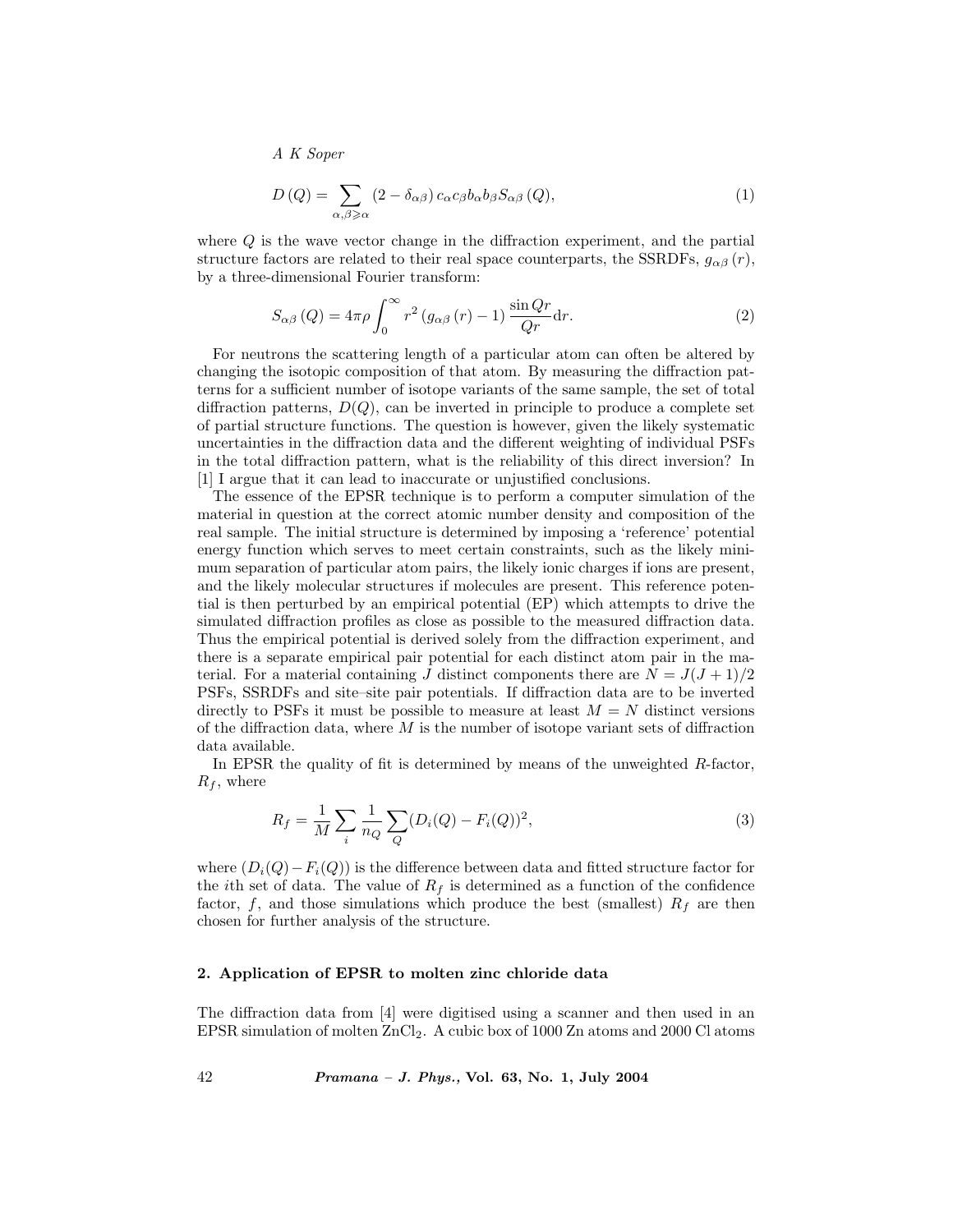The structure of molten  $ZnCl<sub>2</sub>$ 



Figure 1. Diffraction data (points) for molten  $ZnCl<sub>2</sub>$  as obtained by scanner from Biggin and Enderby [1]. The lines show two EPSR fits to these data with different confidence factors,  $f = 0.95$  (solid) and  $f = 0.8$  (dashed). The two fits are almost indistinguishable from each other.

was set up, box dimension  $44.7085$  Å, corresponding to an assumed number density of 0.03357 atoms per  $\AA^3$ . As Biggin and Enderby did not state their assumed density, this value has been taken from the X-ray work of Triolo and Narten [5]. The reference potential between atom pairs was built up from a combination of Lennard–Jones and Coulomb potentials. All atoms were given a Lennard–Jones potential well depth,  $\varepsilon_{\text{Zn}} = \varepsilon_{\text{Cl}} = 0.8 \text{ kJ/mole}$ , with Coulomb charges of  $+2e$  on the Zn atoms and  $-e$  on the Cl atoms. The Lennard–Jones  $\sigma$  values were adjusted repeatedly until the first peak in the  $Zn-Cl$  RDF occurred at about 2.29  $\AA$ , and the first peak in the Cl–Cl RDF occurred at about  $3.2 \text{ Å}$ , as was derived in the earlier experiment [7]. This process gave  $\sigma$  values of  $\sigma_{\text{Zn}} = 1.12 \text{ Å}$  and  $\sigma_{\text{Cl}} = 4.54 \text{ Å}$  respectively.

The Monte Carlo simulation itself follows the traditional pattern [8,9], with application of periodic boundary conditions, use of the minimum image convention and neighbour lists. To save computing time no correction is made for the long range forces. Instead, the derivative of the potential energy functions were truncated smoothly with a decaying exponential function of the form

$$
T(r) = 1.0 \t r \le 9,
$$
  
=  $\exp\left[\frac{r-9}{3}\right]$   $r > 9,$  (4)

where r is in  $\AA$ . The potential energy functions were obtained by integrating this modified derivative backwards (i.e., to lower r values) from  $r = r_{\text{max}}$ , assuming the potential energy at  $r = r_{\text{max}}$  and beyond is zero. In the present case  $r_{\text{max}}$  was set to  $12$  Å.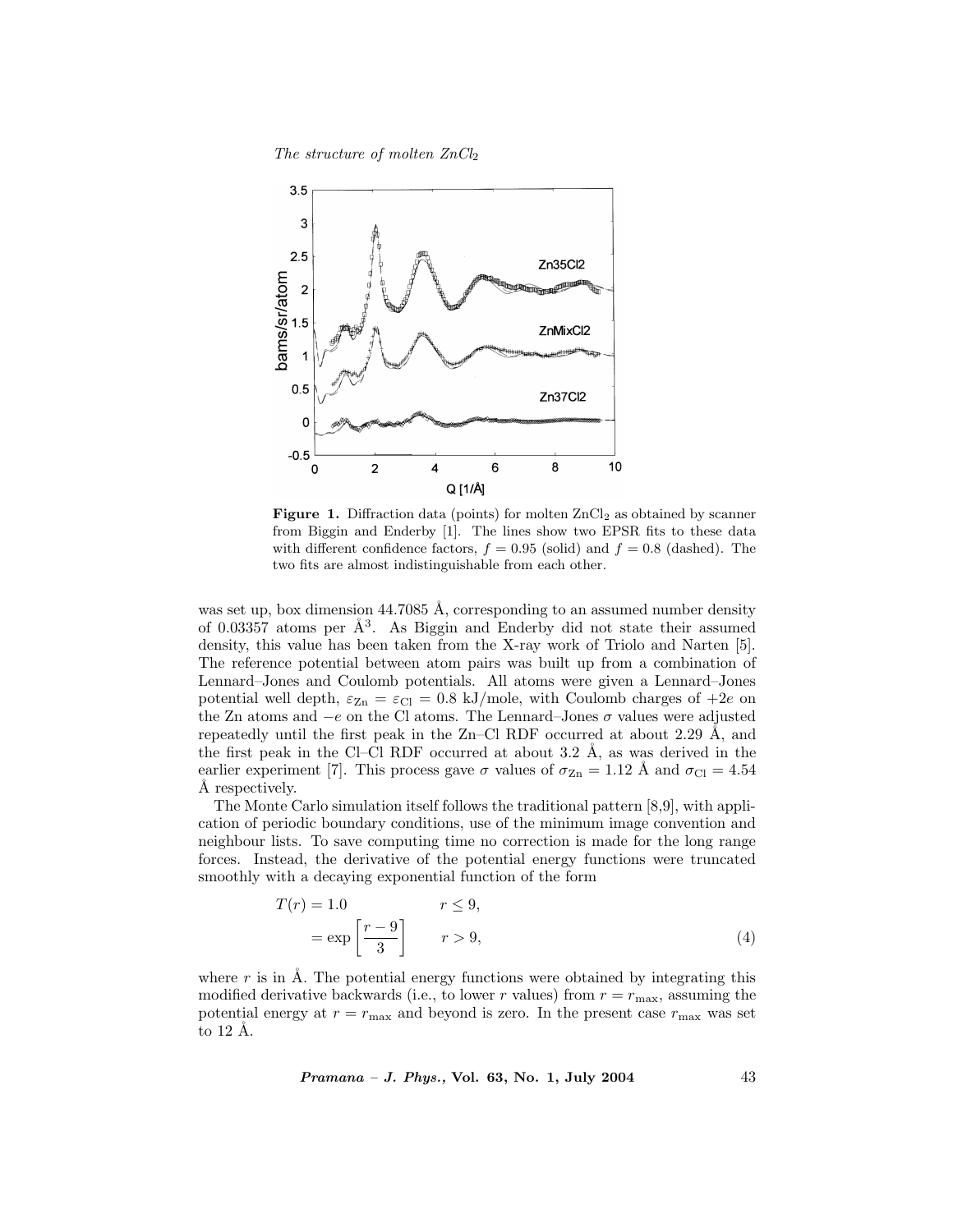



**Figure 2.** Estimated SSRDFSs for molten  $ZnCl<sub>2</sub>$  as derived by EPSR using 95% confidence in the data ( $f = 0.95$ ). The dashed line corresponds to 80% confidence in the data  $(f = 0.8)$ . Note that the Zn–Zn peak is at slightly higher r values than the corresponding Cl–Cl peak, particularly for  $f = 0.8$ , and is much more uncertain as the degree of confidence in the data is lowered.

The values of  $R_f$  as a function of the confidence factor, f, that were obtained in this simulation are given in table IV of [1]. Figure 1 shows the simulated diffraction pattern vs. the diffraction data for two values of  $f$  which gave the lowest values of  $R_f$ , namely  $f = 0.95$  and  $f = 0.8$ . It can be seen that these two values give almost indistinguishable fits. Figure 2 shows however that the simulated SSRDFs for these two cases are not identical, particularly for the Zn–Zn term, which is weakly weighted in the total diffraction pattern of  $ZnCl<sub>2</sub>$ . This therefore is an indication that simply being able to measure a set of diffraction data with isotope substitution will not guarantee a unique set of SSRDFs being extracted, and the EPSR method has enabled the range of possible solutions to be determined.

In addition to the SSRDFs, other quantities can be calculated from the atom ensembles. Table 1 for example summarises the coordination numbers for the four cases  $f = 0.0, 0.8, 0.95,$  and 1.0. We see that for all the four cases, Zn is fourfold coordinated by Cl, indicating a likely strong tetrahedral arrangement of anions around the cation. The Cl–Cl and the  $Zn-Zn$  values are almost unchanged with f, indicating a general lack of sensitivity of coordination number to the details of the radial distribution functions.

Further information can be gleaned by plotting triplet angle distributions. In this case the Cl–Zn–Cl angle distribution (figure 3), is used to describe the local (tetrahedral) anion order around the cation, while the Zn–Cl–Zn angle distribution (figure 4), can be used to illustrate the ordering between adjacent cation tetrahedra.

From figures 2–4 it is clear that an unambiguous structure determination for molten  $ZnCl_2$  will in practice be difficult to achieve. This is because different levels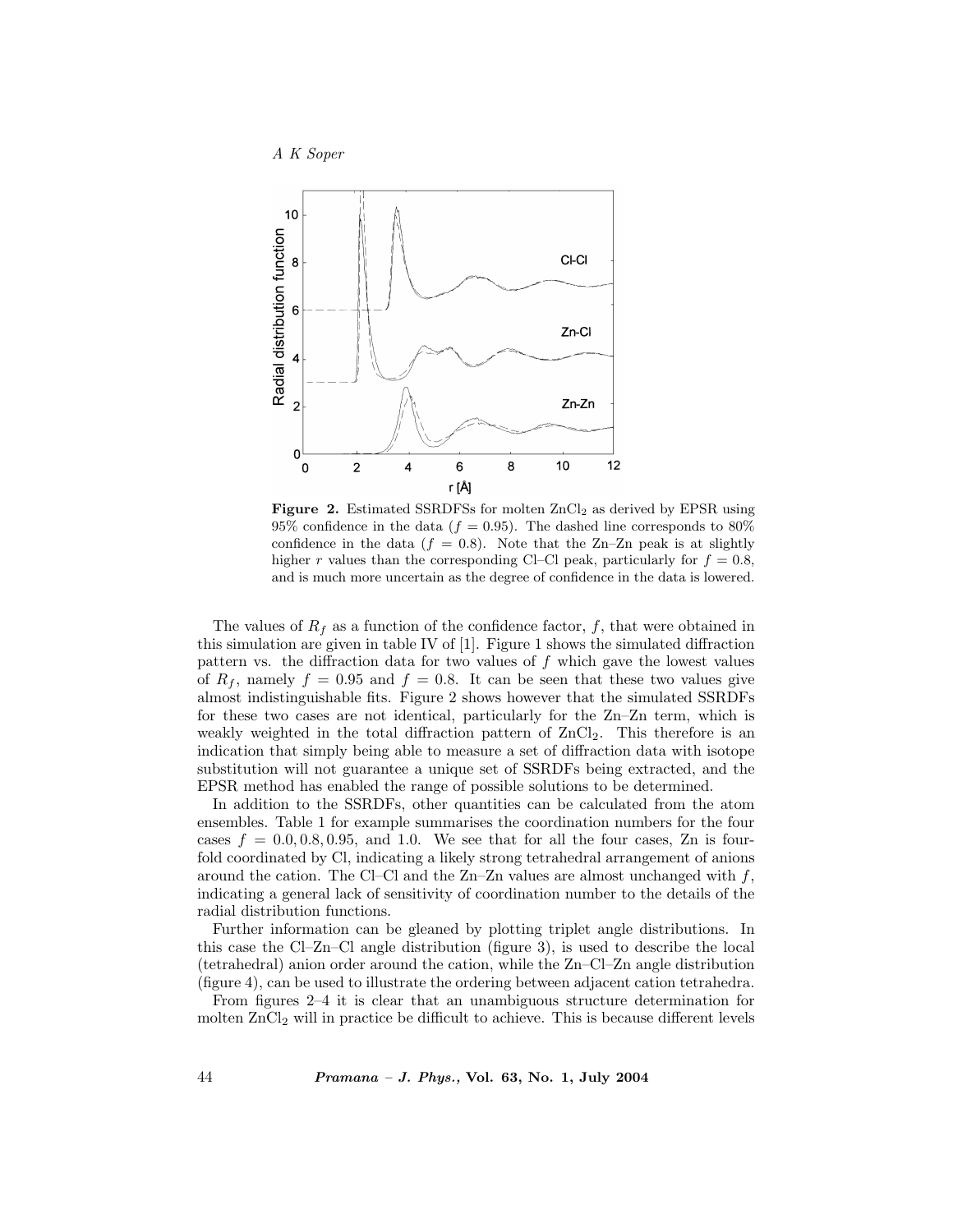#### The structure of molten  $ZnCl<sub>2</sub>$

Table 1. Coordination numbers for each of the site–site radial distributions in molten  $ZnCl<sub>2</sub>$  as derived from EPSR analysis. The integration range is shown under respective SSRDF heading. The standard deviations show the variation from one site to the next, and so indicate the spread of values found in the liquid.

| Confidence factor | $Zn-Zn$        | $Zn-Cl$        | Cl-Cl          |
|-------------------|----------------|----------------|----------------|
|                   | (Integration)  | (Integration)  | (Integration)  |
|                   | range $0-5$ Å) | range $0-3$ Å) | range $0-5$ Å) |
| 0.00              | $5.0 \pm 1.0$  | $4.2 \pm 0.5$  | $12.2 \pm 1.0$ |
| 0.80              | $5.2 \pm 0.9$  | $4.4 \pm 0.6$  | $11.2 + 1.1$   |
| 0.95              | $4.9 \pm 0.9$  | $4.5 \pm 0.7$  | $11.1 + 1.2$   |
| 1.00              | $4.5 \pm 1.0$  | $4.3 \pm 0.6$  | $11.0 \pm 1.2$ |

of confidence in the data yield somewhat different SSRDFs, while giving equivalent fits to the diffraction data. But some general trends do emerge. There is for example clear evidence for ZnCl<sup>4</sup> tetrahedra in the melt, but they are probably quite distorted in practice, and although most are corner sharing a certain fraction of them will be edge sharing.

#### 3. Discussion: Comparison with previous results on molten  $ZnCl<sub>2</sub>$

Following the publication of the first X-ray [5] and neutron [4] data on molten ZnCl2, there were a number of subsequent studies on this system, both experimental and theoretical, and so far the present discussion has made no reference to, or comparison with these studies. It is intriguing therefore to discover how the present results from EPSR compare with other interpretations. Certainly, in terms of the original Biggin and Enderby results, the present SSRDFs (figure 2), show qualitative agreement with figure 3 of  $[4]$ , but the position of the first  $Zn-Zn$  peak is less certain than implied by [4]. In particular a fit where this distance is significantly larger than the corresponding Cl–Cl distance gives an equally good representation of the original diffraction data as a fit where the first Zn–Zn peak distance is shorter.

McGreevy and Pusztai [6] performed a series of reverse Monte Carlo (RMC) studies on a number of molten salts and concluded that for  $ZnCl_2$  there was some degree of covalency in the melt, as indicated by the sharpness of the tetrahedral coordination of the Zn ion. In addition, they claimed that the prepeak or 'first sharp diffraction peak' (FSDP) arose primarily from zinc clustering, as seen in the Zn–Zn partial structure factor. The present analysis does not appear to disagree with that interpretation in any significant way.

Subsequently, Salmon [7] produced an analysis in terms of the density–density, density–concentration and concentration–concentration structure factors, and concluded that the FSDP was a consequence of direction dependent (i.e. three-body) interactions. This was followed by Wilson and Madden [8], who introduced the polarisable ion model to the computer simulation, and demonstrated that polarisation of the anion could partly shield the cations from their mutual Coulomb repulsion,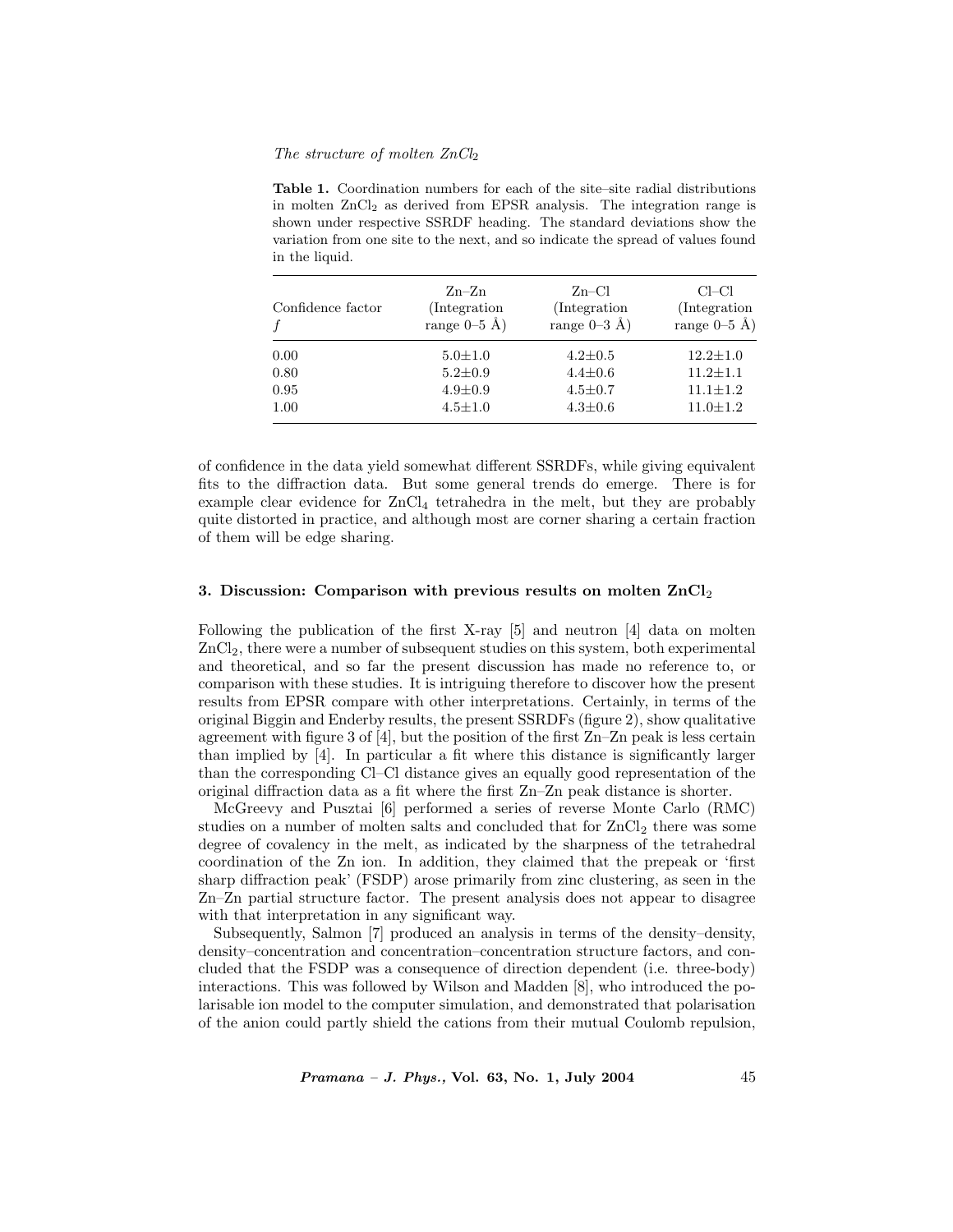

**Figure 3.** Cl–Zn–Cl angle distributions,  $P(z)$ , vs. the included angle  $z = \cos(\theta)$  as a function of the confidence factor, f, for molten ZnCl<sub>2</sub>. Bonded pairs of  $Zn$  and  $Cl$  are defined when they lie within 3  $\AA$  of each other. It can be seen that this distribution, which has a pronounced peak near the tetrahedral angle,  $z = -0.33$ , changes appreciably for different levels of confidence in the data, and indicates a greater degree of distortion in the  $ZnCl<sub>4</sub>$  tetrahedra at high confidence levels.

allowing them to approach closer than they would otherwise do. Indeed, inspection of the EPSR empirical potentials for this work (figure 5) reveals a broad minimum in the region near  $r = 2-3$  Å, which would indeed counteract the Coulomb repulsion in that region. They distanced themselves from an interpretation that invoked covalency in the melt, though it has to be noted that their results show mainly qualitative agreement with the experiment, rather than the quantitative comparison reported here and by McGreevy and Pusztai [6]. However, as we have seen the precise value of the Zn–Zn distance is not well-determined by the experiment, and if it is further out in distance than suggested originally by Biggin and Enderby, then the extent of polarisation in structuring the liquid need to be reassessed.

Bassen et al [9] published a combined Monte Carlo and RMC study of molten ZnCl<sup>2</sup> where they tried to use an effective pair potential to perform the function of the anion polarisation. In addition, instead of using the existing neutron data for the RMC calculations, they used their own new X-ray diffraction data. They found in all their simulations that the nearest-neighbour Zn–Zn distance was about  $0.3$  Å longer than Cl–Cl distance. They felt that the earlier neutron data had overemphasised the prepeak in the Zn–Zn PSF, though they also concluded that this prepeak was dominated by this term. Hence, discrepancies with the earlier work were emerging here, particularly the observation of a longer Zn–Zn distance, and the sharpness of the prepeak.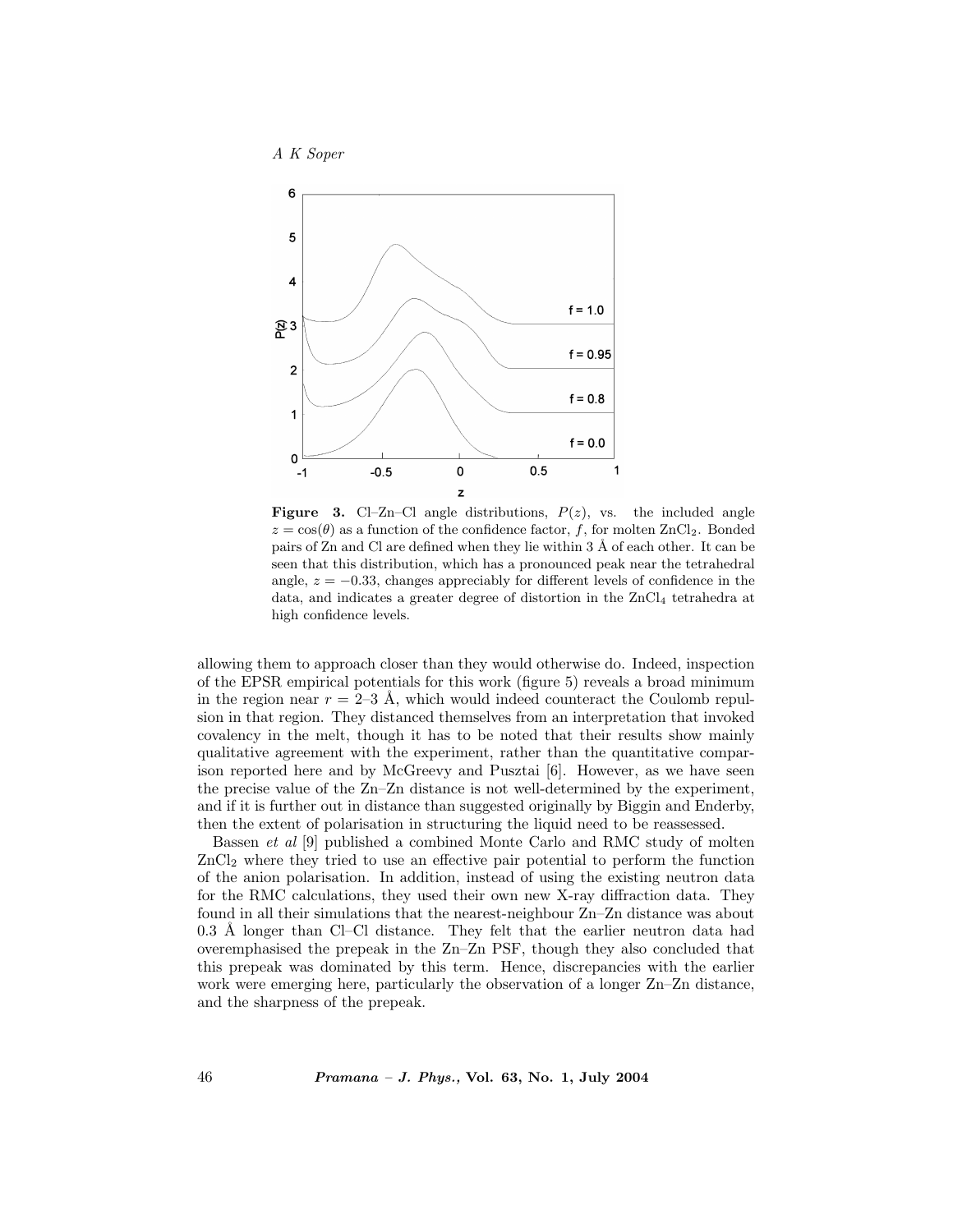The structure of molten  $ZnCl<sub>2</sub>$ 



**Figure 4.** Zn–Cl–Zn angle distributions,  $P(z)$ , versus the included angle  $z = \cos(\theta)$  as a function of the confidence factor, f, for molten ZnCl<sub>2</sub>. Bonded pairs of  $Zn$  and  $Cl$  are defined when they lie within 3  $\AA$  of each other. As in figure 3, a marked dependence on the confidence factor,  $f$ , is observed. For  $f = 0.0$  the two cations appear to lie in a straight line with greatest probability, but with a broad distribution about this line. For higher confidence factors this angle is bent to near  $120° (\cos \theta = -0.5)$ , but a second angle at ~90° also appears, suggesting that there may be edge to edge contacts between neighbouring ZnCl<sup>4</sup> tetrahedra.

This was followed by Neuefeind [10], who reported yet another X-ray study, using high energy X-rays to go to large Q, and combined this with recent high precision neutron data. He too found a longer Zn–Zn near-neighbour distance than Cl–Cl distance and concluded that the prepeak arises primarily from the Zn–Cl PSF, not Zn–Zn. In addition, the region beyond the first peak in Zn–Zn looks different from the same region in Cl–Cl, to some extent in contrast to the Biggin and Enderby result.

A very recent study from Belashchenko and Ostrovskii [11] reports an analysis of the original Biggin and Enderby data, using a process that appears closely analogous to the EPSR method adopted here. However the EP calculation is made in r space, and once again the data are given a 100% confidence level. The empirical potentials they extract have several features in common with the empirical potentials produced in this work, particularly the minimum in the  $Zn-Zn$  term around 3 Å. Apart from the observation that molten  $ZnCl_2$  is a networked liquid, there do not seem to be any new conclusions about the structure in this work.

Overall therefore somewhat divergent views of the structure of molten  $ZnCl<sub>2</sub>$ have emerged recently. Perhaps the present EPSR analysis, which in many ways is consistent with all the existing analyses of molten  $ZnCl<sub>2</sub>$ , can help to reconcile the different approaches. It can now be said with some confidence that while the Cl–Cl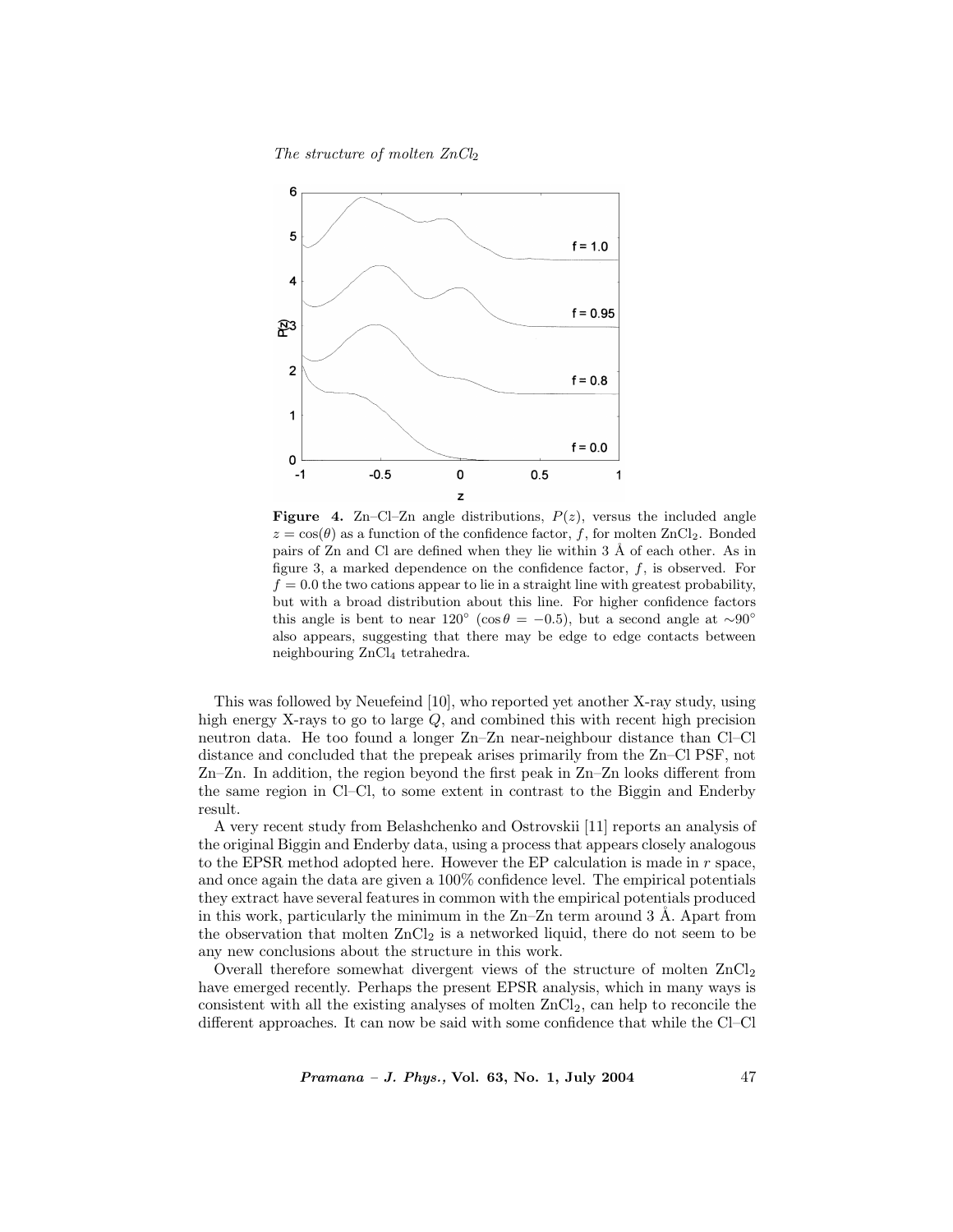

Figure 5. Derived site–site empirical potentials for molten ZnCl<sub>2</sub> from EPSR analysis for the cases  $f = 0.95$  (solid lines) and  $f = 0.8$  (dashed lines). Note how at short distances  $(2-3 \text{ Å})$  the empirical potentials generally imply additional attraction between ions, compared to the bare ion model. According to the Wilson and Madden analysis [8] this extra attractive potential at short distances arises from ionic polarisation shielding the cations from their direct Coulomb interactions.

distribution can be measured with good reliability, the other RDFs, particularly Zn–Zn, are not so reliable and different versions of this functions can be found which are consistent with the diffraction experiment. The conventional Biggin and Enderby result, which puts the Zn–Zn near-neighbour peak at the same distance as the Cl–Cl peak, followed by a deep minimum, is not the only distribution which fits the measured data, and a range of Zn–Zn RDFs can be found which give equally good representations of the data.

A particular controversy concerns the origin of the prepeak near  $Q = 1$   $\AA^{-1}$ which appears in all total diffraction patterns. Originally this was associated with the Zn–Zn PSF, but, as seen in figure 6, by not placing 100% confidence in the data it is possible to generate a slightly different version of the PSFs where the Zn–Cl PSF contributes to this peak as well (compare  $f = 0.95$  with  $f = 0.8$ ). Certainly in the present analysis it does not appear that the prepeak is as well-defined in the Zn–Zn PSF as originally suggested by Biggin and Enderby [4] (see their figure 2).

#### 4. Conclusion

It has been shown here how, by placing different levels of confidence in a set of diffraction data while performing a computer simulation of the system they relate to, it is possible to assess the reliability with which any given structural aspect of a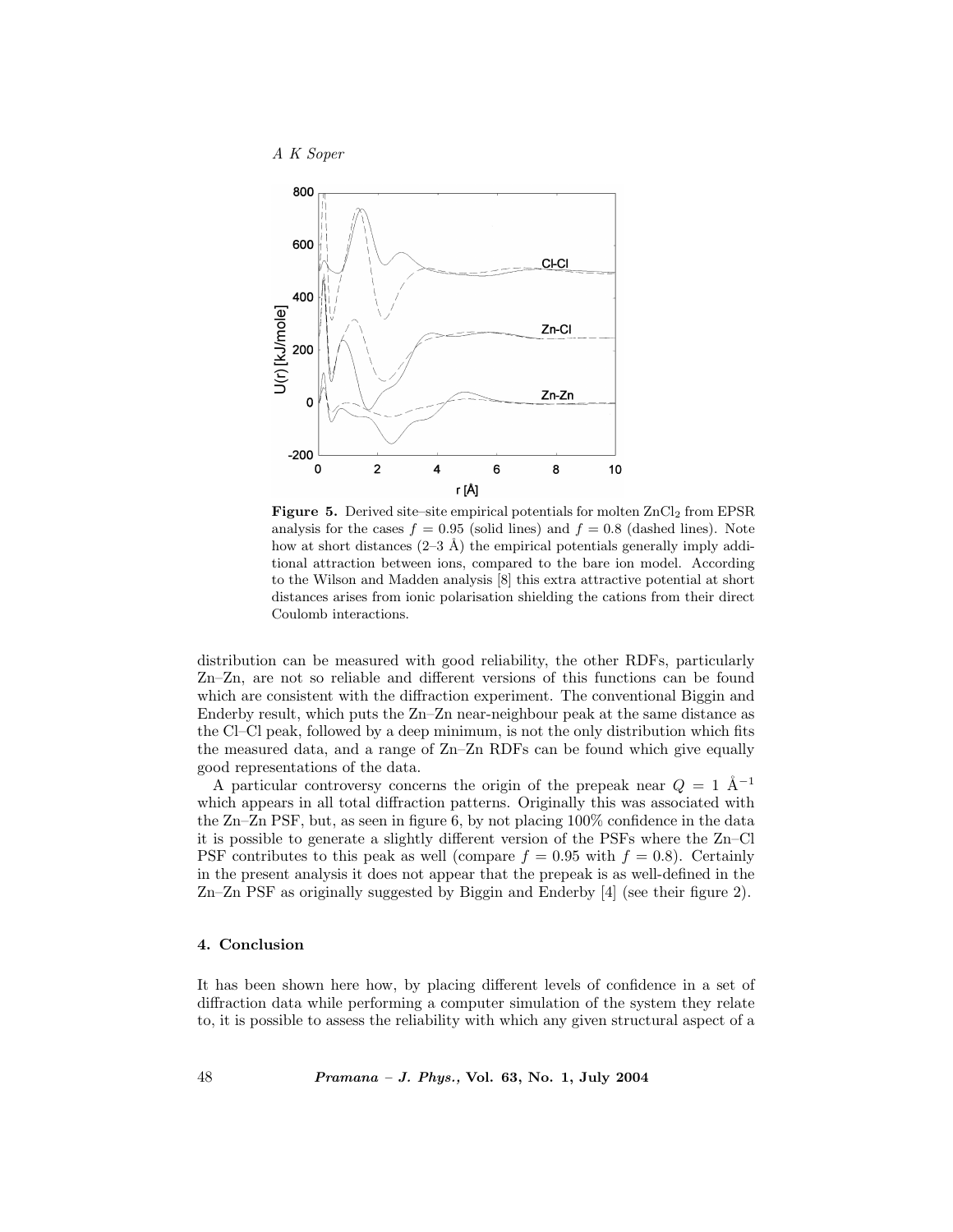The structure of molten  $ZnCl<sub>2</sub>$ 



Figure 6. Estimated partial structure factors for molten  $ZnCl<sub>2</sub>$  for different confidence factors  $f = 0.95$  (solid lines) and  $f = 0.8$  (dashed lines). Note how the height of the prepeak  $(1 \text{ Å}^{-1})$  in the Zn–Zn PSF is dependent on the degree of confidence in the data.

system can be determined. Perhaps not surprisingly we have found that quantities that are weakly weighted in the diffraction experiment are not likely to be determined unambiguously, but at least limits can be defined on the possible values of those quantities, based on the quality of fit for different confidence levels. Certainly it is not adequate to assume, as has frequently been done in the past, that diffraction data are 100% perfect. The present EPSR analysis of molten  $ZnCl_2$  diffraction data has highlighted some of these questions. In particular it is found that the Zn–Zn partial structure factor, which is weakly weighted in the total diffraction pattern, and some of the related quantities such as triplet angle distributions, are not well-determined by the diffraction experiment. However by assuming that the diffraction data are not 100% reliable, a range of possible structures which are quantitatively compatible with the data can be generated, and these are used to set the boundaries of possible structural properties. It is the range of structural parameters found here that probably explains why a series of investigations of the structure of molten  $ZnCl<sub>2</sub>$  do not come to the same conclusions: depending on how the data are analysed they will give somewhat different interpretations. It is only when armed with the knowledge of what the data are sensitive to and what they are not sensitive to that an experimenter can make definitive statements about the structure of a material that has been investigated by diffraction.

### References

- [1] A K Soper, *J. Phys. Condens. Matter* (submitted)
- [2] A K Soper, Chem. Phys. 107, 61 (1986)